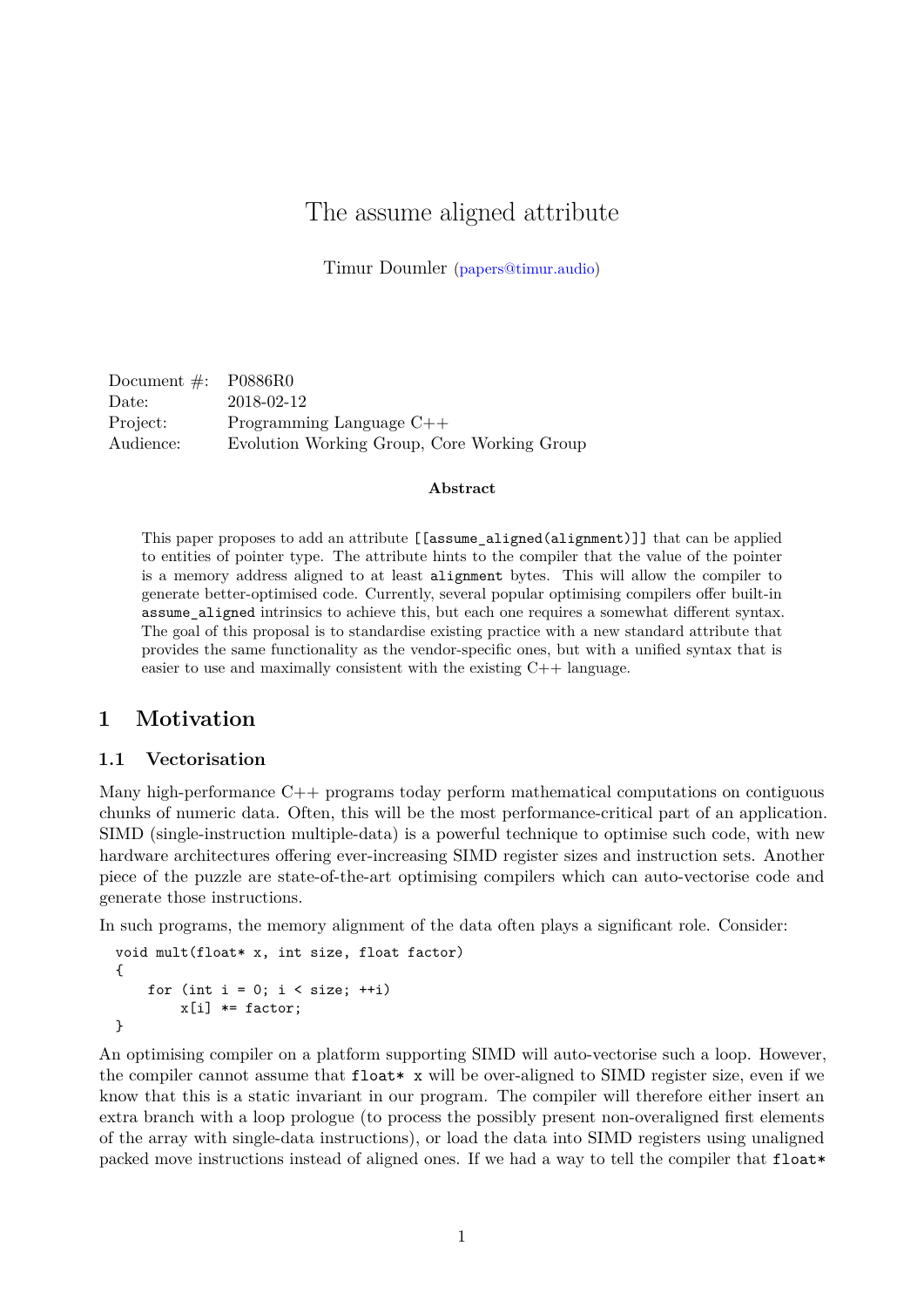x points to appropriately over-aligned memory, the compiler would be able to skip the prologue and use aligned packed move instructions, often resulting in a measurable performance improvement<sup>[1](#page-1-0)</sup>.

#### **1.2 Low-latency file I/O**

The possibility to hint to the compiler that a pointer points to over-aligned memory has other useful applications beyond vectorisation. For example, it is useful for low-latency file I/O to have pointers to data known to be aligned to the cache line size, the page size, the huge page size and so on. This way the algorithm can make the correct assumptions about data that can be accessed via DMA (direct memory access).

## **2 The problem**

Consider a contiguous chunk of data over-aligned to 64 bytes:

```
float alignas(64) data[1024];
```
The alignment specification is not part of the type. Passing a pointer to this data to a function will prevent any optimisations based on the specified over-alignment.

In case the size of the data buffer is known at compile time, this is easy to fix by defining a wrapper type with an alignment specification in its class head:

```
template <typename T, std::size_t size, std::size_t alignment>
struct alignas(alignment) aligned_pack
{
   T data[size];
};
```
If we now use this wrapper type (instead of the raw pointer) to pass the data around, the compiler will know that the data is over-aligned as specified.

But what if the size of the data buffer is not known at compile time<sup>[2](#page-1-1)</sup>? Consider:

```
float* data = get_next_overaligned_buffer();
```
For such a pointer to a dynamically-sized array, it is not possible in standard  $C++$  to express the alignment specification of the data it points to. The compiler will always assume the natural alignment requirement of that type — in the case above, alignof(float) — because any such pointer value is valid.

We could try wrapping the data with some kind of templated, overalignment-aware "fancy pointer". container, array view, or span class. This is certainly a much better idea than passing around ranges via a raw pointer and a size (at least if you do not have to interface with C libraries). However, it does not get rid of the problem, but only moves it to another location in the code: inside any such class, you would inevitably have to hold a pointer to the data. Again, there is no way in standard  $C++$  to turn the invariant of that pointer (namely, that its value is an over-aligned memory address) into a property that would be transparent to the compiler. Any contortions one might undertake to use the alignas specifier in this context are doomed to failure because in the case of a pointer to a dynamically-sized array, the alignment specification is not a property of its *type* (float\*), but of its *value* (an over-aligned memory address), and may cease to be true after variable assignment (for

<span id="page-1-0"></span><sup>&</sup>lt;sup>1</sup>The most recent Intel x86-64 chips do not have a performance penalty for unaligned vs. aligned memory access, but other architectures typically do. Furthermore, being able to skip the prologue/epilogue of a vectorised loop avoids unnecessary branches and reduces binary file size on all platforms including x86-64.

<span id="page-1-1"></span><sup>&</sup>lt;sup>2</sup>This situation is typical, for example, for audio processing, where the data buffer size is determined at runtime. A stream of such dynamically sized data buffers is received on a high-priority thread callback, and the program has to perform computations on that data under real-time constraints. Similar scenarios occur in other domains of low-latency computing.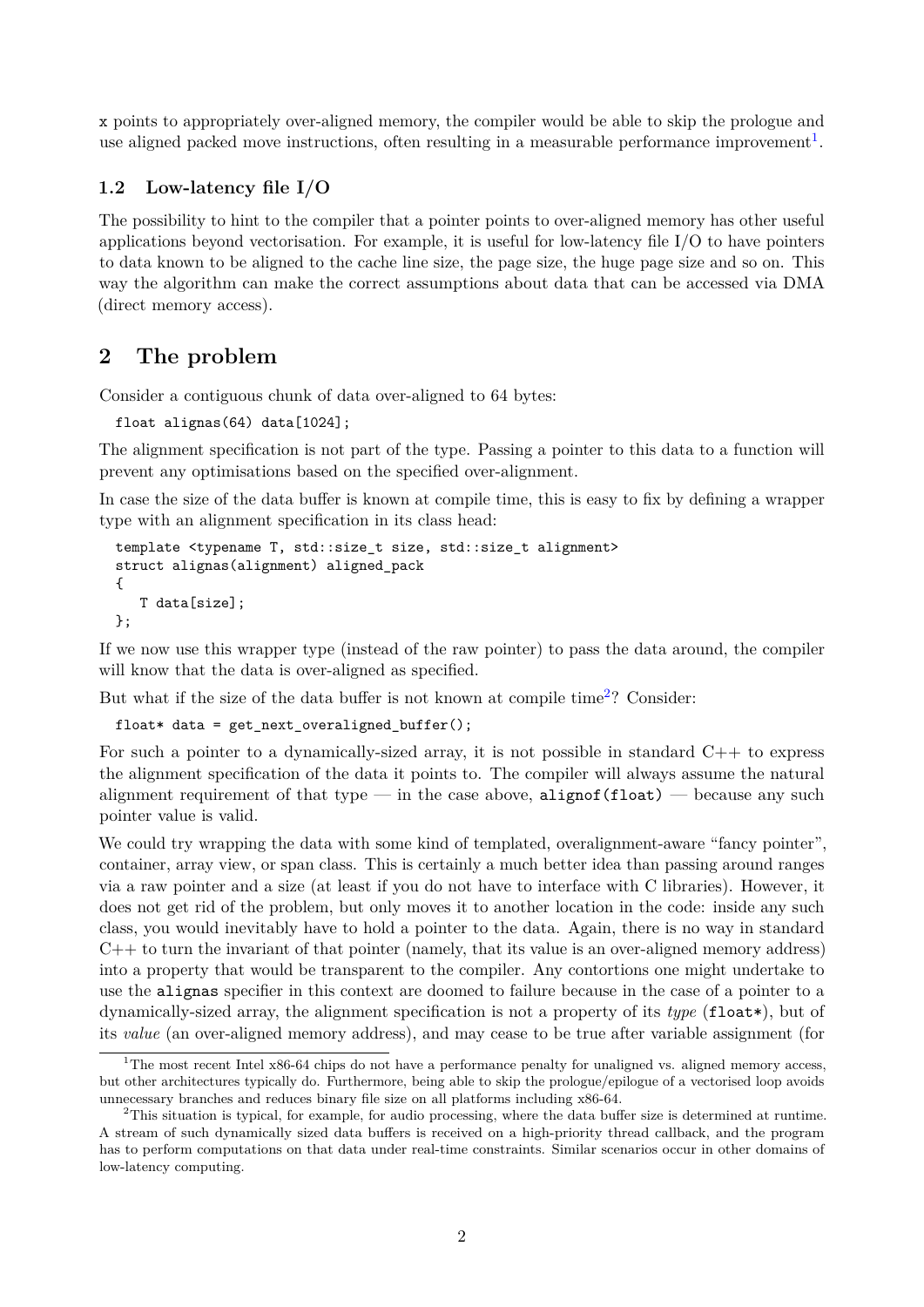a more detailed explanation, see section  $6.1$ ). There is currently no way to express this property in C++, and this problem is not solvable via the type system. A new language feature is required.

## **3 Current practice: vendor-specific attributes**

Several popular compiler vendors already offer an "assume aligned" attribute that exists specifically to solve the problem described above. Unfortunately, the syntax required for the attribute, and the places in the code where its usage is allowed, vary from vendor to vendor. An overview is given below.

#### <span id="page-2-0"></span>**3.1 GCC**

[\[GCC\]](#page-8-0) offers a built-in function

```
void* __builtin_assume_aligned(const void* ptr, size_t alignment);
```
This function returns its first argument, and allows the compiler to assume that the returned pointer is aligned with least alignment bytes. With this built-in function, the function mult from above can be optimised as follows:

```
void mult(float* x, int size, float factor)
{
    float* ax = (float*) _builtin_assume_aligned(x, 64);
    for (int i = 0; i < size; ++i)
        ax[i] *= factor:
}
```
where we told the compiler that x points to a range aligned to 64 bytes.

#### **3.2 Clang**

[\[Clang\]](#page-8-1) offers the built-in function \_\_builtin\_assume\_aligned from GCC as well as an attribute

```
__attribute__((assume_aligned(alignment)))
```
This attribute can only be applied to a function declaration and specifies that the return value of the function (which must be a pointer type) is an address aligned with at least alignment bytes.

#### **3.3 Intel C++ Compiler**

The Intel C++ compiler [\[ICC\]](#page-8-2) offers a built-in compiler intrinsic

assume aligned(ptr, alignment);

which can be put anywhere inside a code block. It specifies that at this point in the code, the compiler can assume that the address given by the value of  $ptr$  is aligned with at least alignment bytes. With this intrinsic, the equivalent code would look like this:

```
void mult(float* x, int size, float factor)
{
    _assume_aligned(x, 64);
    for (int i = 0; i < size; ++i)
        x[i] *= factor;
}
```
#### **3.4 Other compilers and languages**

The MSVC compiler does not currently offer an assume aligned attribute. [\[OpenMP\]](#page-8-3) offers #pragma omp simd aligned. [\[Fortran\]](#page-8-4) offers a compiler directive ASSUME\_ALIGNED.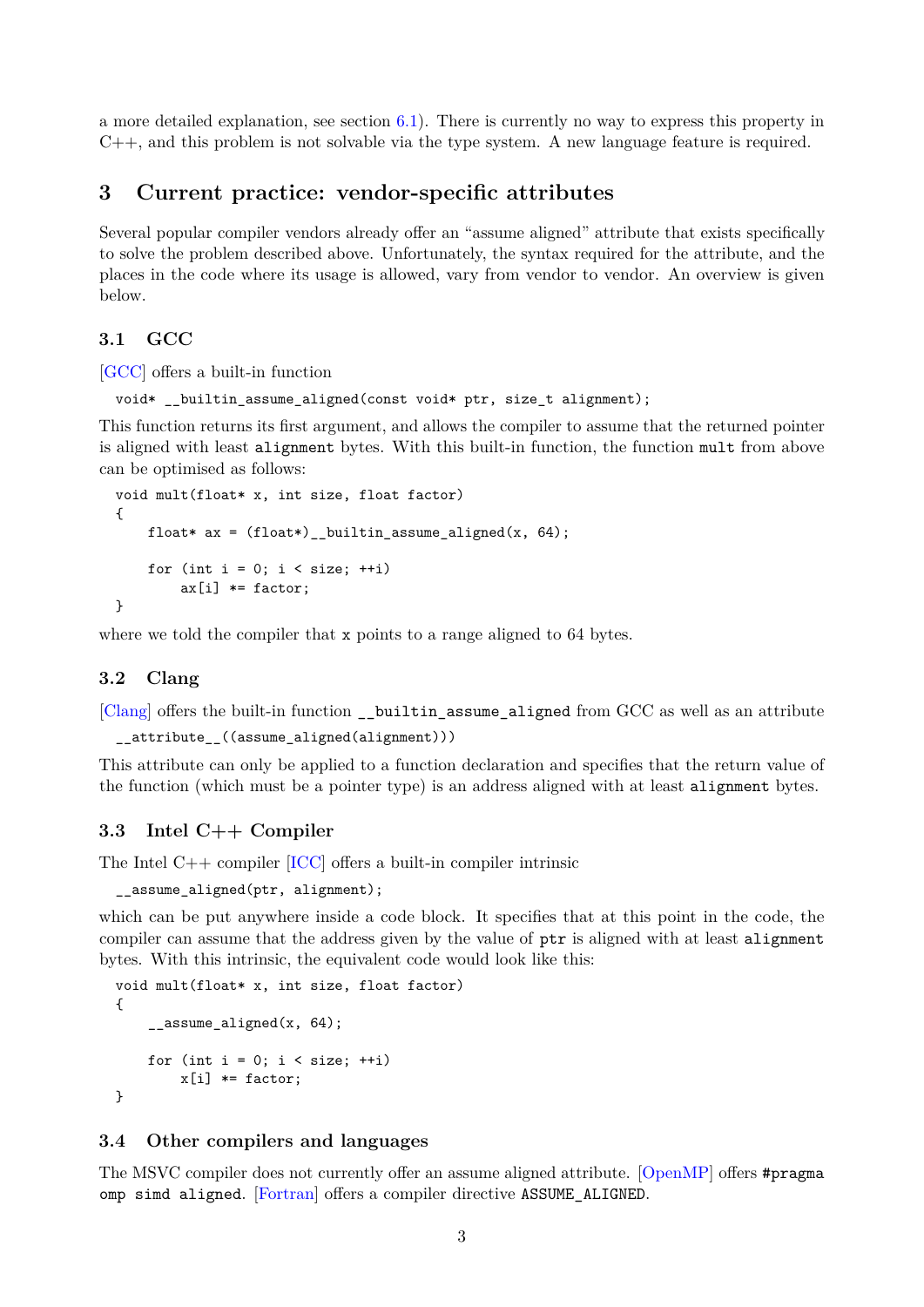## **4 Design goals**

The main goal of this proposal is to standardise existing practice. We would like to offer the functionality of the vendor-specific built-ins described above through a standard assume\_aligned attribute. This should have a familiar syntax that is easy to use and maximally consistent with the existing C++ language. It should further be a pure addition, not interfering with any parts of the existing language and not requiring modifications of the standard library.

The new attribute should adhere to the established principle for standard attributes: given a valid program, removal of the attribute from the code should not change its semantic meaning.

Another design goal is to make assume aligned easily implementable. Compiler vendors have vast experience with attributes that arise through a static invariant and then propagate through function calls. It would be desirable to re-use as much as possible of that existing machinery.

assume aligned is a hint to the compiler that it is free to generate more efficient code  $-$  it is not required to do so. On the other hand, assume\_aligned should not cause any runtime overhead under normal circumstances. It only declares that the return value of a function or the argument value of a parameter is guaranteed to be a memory address over-aligned as specified. It does not cause the compiler to check<sup>[3](#page-3-0)</sup> or enforce this guarantee — instead, it needs to be ensured by the program itself. If the compiler has generated SIMD instructions assuming over-alignment, but the actual address returned or passed in at runtime will not, in fact, be suitably over-aligned, most likely those instructions will crash the program — the behaviour is undefined, just like when dereferencing an invalid pointer.

The broader goal of this proposal is to allow for smart library classes that wrap such over-aligned memory buffers. This would make it possible to use the extra optimisations safely, enforce the over-alignment property at compile time, as well as overload or specialise on it (e.g. to select the optimal algorithm for the specified over-alignment at compile time). This can be accomplished through an alignment-aware dynamic container class, a span, or perhaps an array view. It should be clear from the previous discussion that such a class cannot be written without additional language support. This proposal aims to provide that language support.

## **5 Proposed syntax and semantics**

#### **5.1 Argument**

The attribute  $[\texttt{[assume\_aligned}(\ldots)]]$  has one required argument which specifies the alignment requirement. Possible arguments are the same as for alignas(...), either an integral constant expression that evaluates to an alignment value, or a type:

```
[[assume_aligned(64)]] // OK: integer literal
[[assume_aligned(4 * alignof(double))]] // OK: integral constant expression
[[assume_aligned(boost::simd::pack<float>)]] // OK: type
[[assume_aligned]] // error: alignment missing
```
[[assume\_aligned(0)]] *// error: invalid alignment value*

## **5.2 Applying the attribute**

The proposed syntax for applying the attribute  $[[\text{assume\_aligned}(\ldots)]]$  is the same as that of the existing attribute [[carries\_dependency]]: it can apply to either a function *parameter* or a function *declaration*. In the first case, the alignment property is declared to hold for the argument value, and in the second case, for the return value of the function.

<span id="page-3-0"></span><sup>&</sup>lt;sup>3</sup>An obvious exception are tools like undefined behaviour sanitisers, which should be allowed to assert on the alignment at runtime.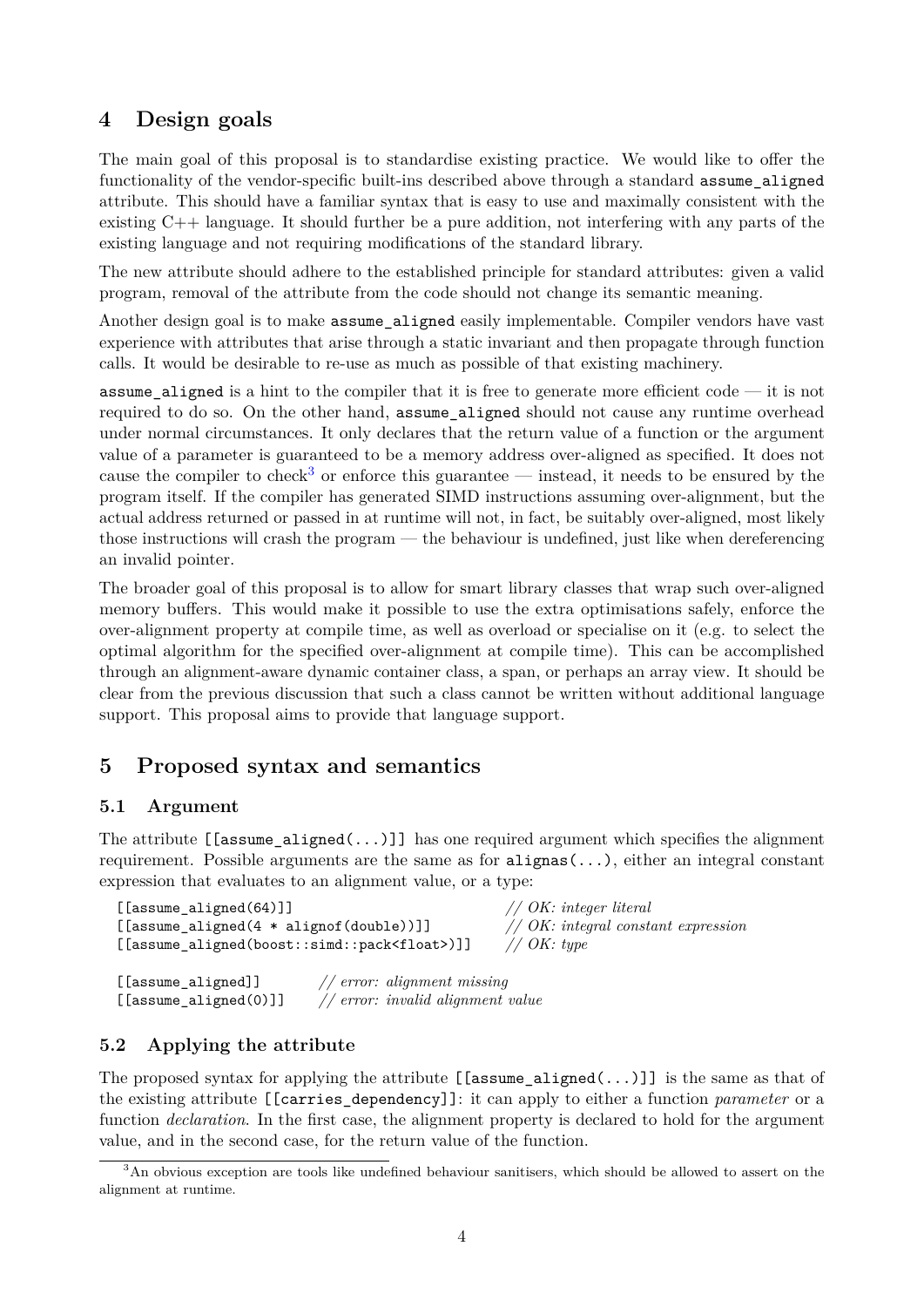When applied to a function parameter, then, for example, the function mult from above could be written as:

```
void mult([[assume_aligned(64)]] float* x, int size, float factor)
{
    for (int i = 0; i < size; ++i)
        x[i] *= factor;
}
```
When applied to a function declaration, then, for example, a function that always returns a pointer aligned to L1 cacheline size might be declared as follows:

[[assume\_aligned(std::hardware\_destructive\_interference\_size)]] char\* get\_cacheline();

These semantics are identical to Clang's  ${\sf _{}}$   ${\sf _{}}$   ${\sf _{}}$  ( ${\sf (assume\_aligned(...))}).$ 

The attribute can only apply to entities of pointer type. Anything else will result in a compiler error:

```
[[assume_aligned(64)]] float foo(); // error: float is not a pointer type
```
#### **5.3 Effect**

The compiler is free to assume that when the attribute is applied to a function parameter or return value, the value passed in or returned will be an address aligned at least as strictly as specified by the attribute. The compiler can therefore, for example, skip runtime checks of the alignment, and directly insert instructions that give the optimal performance for the specified alignment. If this assumption does not hold at runtime, calling the function will result in undefined behaviour.

If  $[\text{[assume\_aligned}(\ldots)]]$  is used on a pointer of type  $T^*$  specifying an extended alignment. and the current platform does not support the specified alignment for type T, this will also result in a compiler error, exactly like alignas(...) would.

On the other hand, if assume aligned is used on a pointer of type  $T^*$ , and alignof(T) is at least as strict as the alignment specified by assume\_aligned, then the attribute is simply ignored, because the compiler already assumes an alignment at least as strict as the one specified by the attribute:

```
[[assume_aligned(char)]] double* foo(); // OK; attribute ignored
[[assume aligned(double)]] double* bar();
```
This is different from alignas(char) double, which would result in a compiler error. However it is consistent with the semantics of the existing vendor-specific built-ins.

## **6 Additional considerations**

#### <span id="page-4-0"></span>**6.1 No application to variables and data members**

It is not allowed to apply the attribute to a variable or data member declaration:

```
[[assume_aligned(64)]] float* x; // error: attribute only applies to functions,
                                      // methods, and parameters
```
There are several reasons why we should not allow this syntax. Most importantly, it suggests that the over-alignment assumption would somehow be a property of the variable x. This is misleading, because it is not at all what is going on. If we assign a value to x in the following line of code, there is no alignment requirement associated with that new value. The same is true for a pointer that holds an over-aligned value at some point in time, but is incremented later. The value is then no longer over-aligned. The over-alignment assumption is not a property of objects or types — it is a property of a pointer value at some point in time. By allowing the attribute on functions and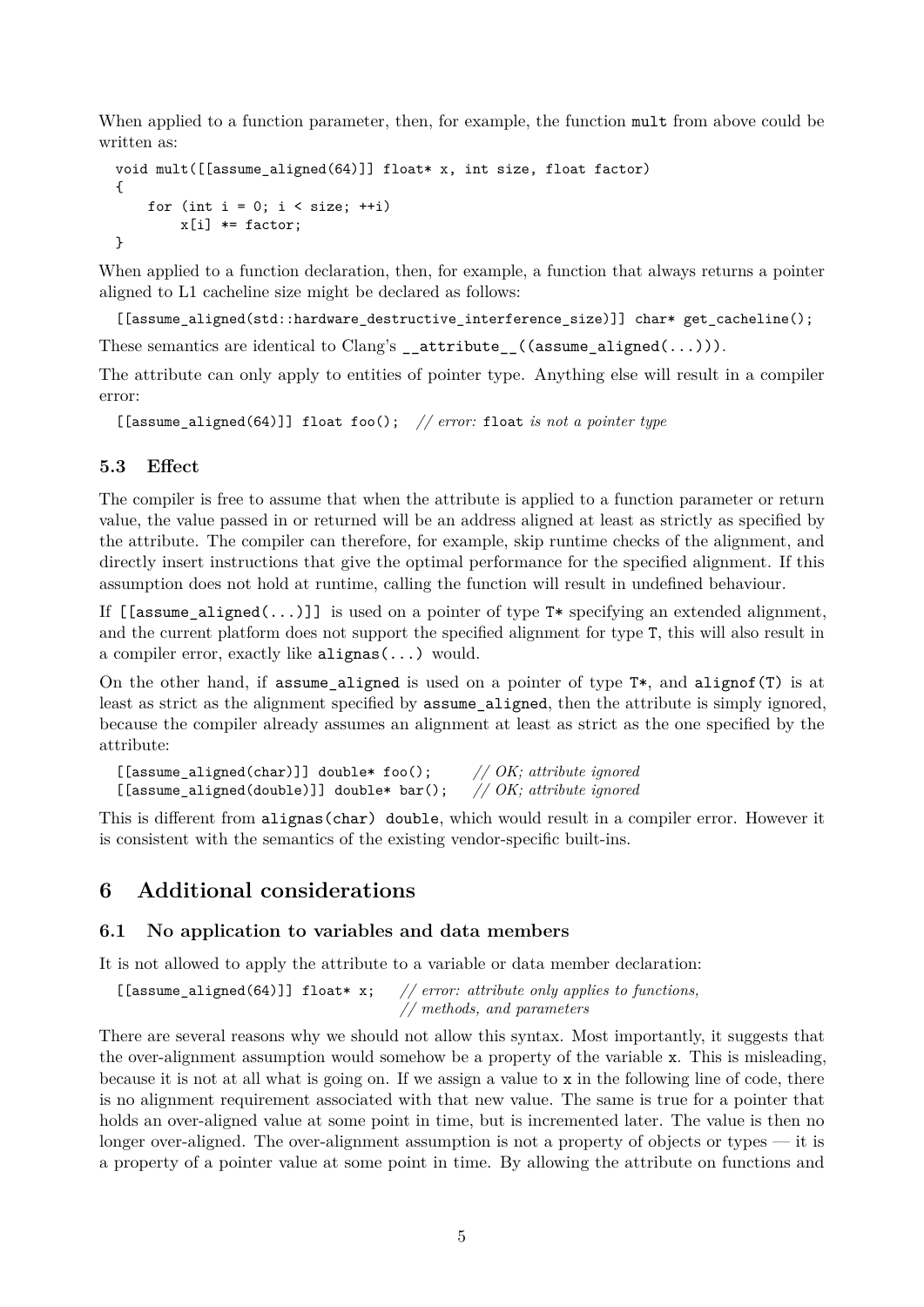parameters only, we make it clear that the over-alignment assumption holds only at the point in time when a function returns, or when a parameter is passed in.

The other reason to disallow applying assume\_aligned to variable declarations is that the existing vendor-specific built-ins do not allow this either. Adding it would require more complex wording, increase the effort for implementers, and introduce semantics to the language for which there is currently no implementation experience.

It is important to note that there is no loss of functionality by disallowing the application of assume aligned to variable declarations. Everything can be expressed by applying it to functions and parameters, and this will typically result in cleaner code. One of the intended usages of the attribute is to design library classes that manage over-aligned dynamic memory. The natural place to apply the attribute would be the public data access methods of such a class. As a motivational example to demonstrate how powerful this approach is, consider a class managing an over-aligned memory buffer, with the additional invariant that the size of that buffer is always a multiple of the alignment size. We would express this invariant in the class interface by applying the over-alignment assumption to both the begin() and the end() methods:

```
template <std::size t alignment, typename T>
struct aligned_buffer
{
   [[assume_aligned(alignment)]] T* begin();
   [[assume_aligned(alignment)]] T* end();
private:
   T* data; // no assume aligned attribute here!
};
```
Now, if we use begin() and end() in client code, for example in a range-based for loop, the compiler will see that both return over-aligned pointer values. When auto-vectorising the loop, it can then eliminate not only the prologue of the loop, but also the epilogue, and generate maximally efficient SIMD code.

There might still be cases where it is necessary to apply the over-alignment assumption to the value of a local variable at an arbitrary location in the code. Note that this can be easily achieved by defining the following helper function:

```
template <std::size t alignment, typename T>
[[assume_aligned(alignment)]] constexpr T* assume_aligned(T* p)
{
   return p;
}
```
and using it, for example, like this:

```
float* alignedPtr = assume_aligned<64>(unalignedPtr);
```
This helper function has the same semantics as  $GCC's$  builtin assume aligned (see [3.1\)](#page-2-0). It is very useful in this context and could be considered for addition to the standard library in a future proposal.

## **6.2 No alignment offset (for now)**

The assume\_aligned built-ins offered by GCC and Clang can accept an extra argument of integer type, specifying an offset from the specified alignment that the compiler should assume. The offset is zero by default (if the extra argument is not provided). We decided to not include this additional feature in the initial version of this proposal, but it might be considered in a future version.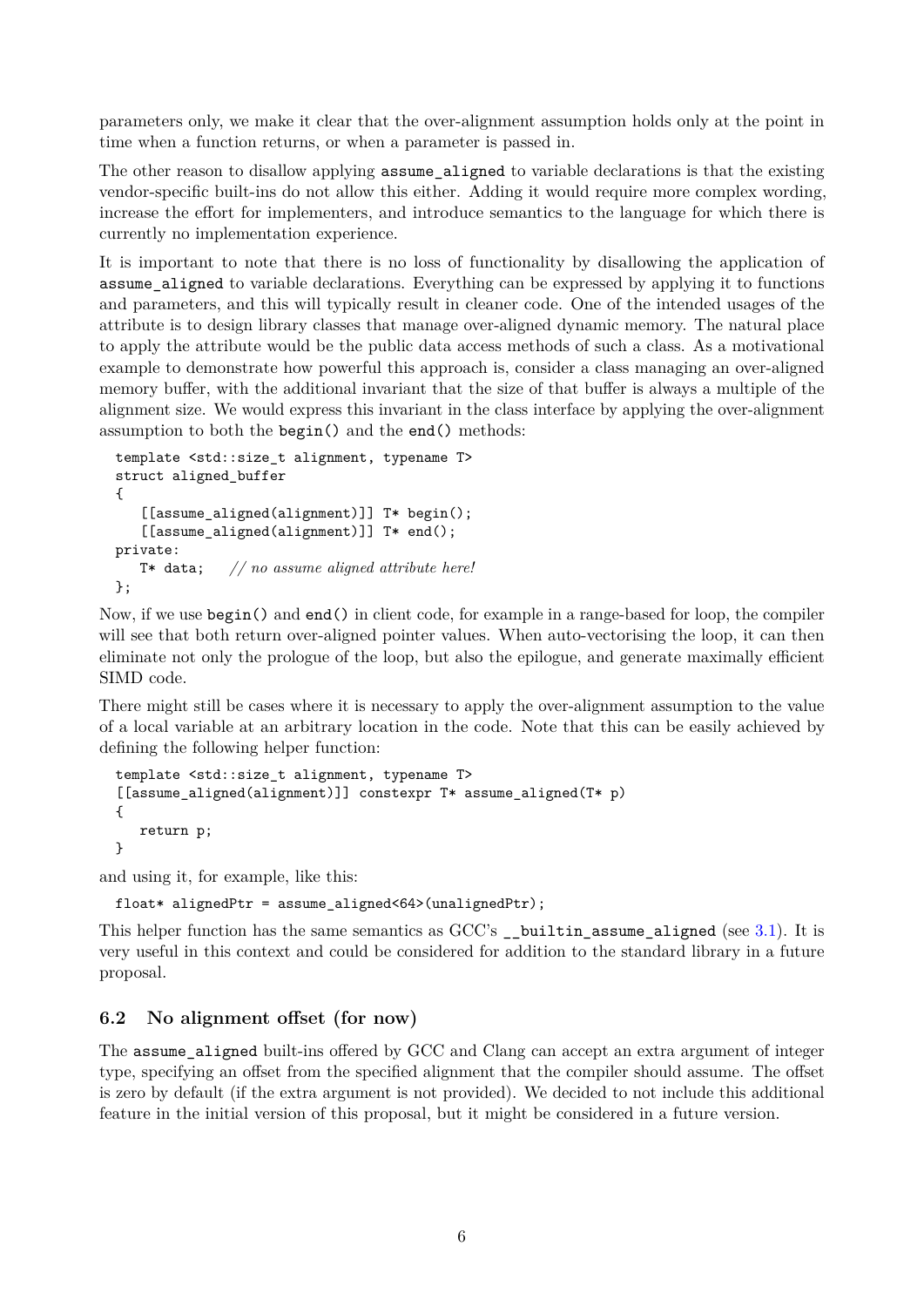#### **6.3 Not possible with contracts**

It is worth asking whether the feature proposed here would alternatively be implementable with contracts, another feature currently proposed for the C++ language ([\[P0147R0\]](#page-8-5), [\[P0542R2\]](#page-8-6), and references therein). Conceptually, the over-alignment assumption expressed by assume\_aligned can be seen as a contract. However, a problem immediately arises with implementing such a contract: how would we formulate the condition "the value of x is a memory address that meets the alignment requirement specified by y" in code? In practice, for *some* compilers on *some* platforms, something like

reinterpret cast<std::uintptr t>(x) % y == 0

could perhaps work. However, there are several problems with this. First, the above code is not portable, defined behaviour. The C++ standard does not guarantee in any way that the above expression (or in fact, *any* expression) is equivalent to the condition "the value of x is a memory address that meets the alignment requirement specified by y". Therefore, the feature is not implementable with contracts in their current form. But even if it were, a second problem arises: it is unclear whether compilers would be able to understand such expressions and correctly deduce the optimisation opportunities that follow from them — currently they cannot. This is made even worse by the fact that there are several different, equivalent ways to write such an expression. If we went down that route, we would then still need to add a new language feature to be able to correctly, portably write down the condition "the value of x is a memory address that meets the alignment requirement specified by  $y''$  — and then we would need contracts to work well with it. Rather than exploring this route and all its complications, it seems much more straightforward to add the feature in the way it is proposed here.

Again, it is worth pointing to existing practice. Both ICC and Clang have two separate "assume" built-ins: \_\_assume\_aligned for the over-alignment assumption, and \_\_assume for assumptions that can be expressed through  $C++$  expressions. The latter could be absorbed by contracts (in case they get standardised in the future), while the former could not.

## **7 Proposed wording**

The proposed changes are relative to the  $C_{++}$  working paper [\[Smith2017\]](#page-8-7).

Add to 10.6. Attributes [dcl.attr]:

## **10.6.9** Assume aligned attribute [dcl.attr.aligned]

<sup>1</sup> The *attribute-token* assume aligned can be used to mark an entity of pointer type to hint to the compiler that its value is a memory address aligned with a given extended alignment value. It shall appear at most once in each *attribute-list*. An *attribute-argument-clause* shall be present and have one of the following two forms:

( *constant-expression* ) ( *type-id* )

- <sup>2</sup> When the *attribute-argument-clause* is of the form ( *constant-expression* ), the *constant-expression* shall be an integral constant expression. The value of this expression shall specify an alignment value (6.6.5).
- <sup>3</sup> An *attribute-argument-clause* of the form ( *type-id* ) has the same effect as ( alignof(*typeid* )).
- <sup>4</sup> The assume\_aligned attribute may be applied to the *declarator-id* of a *parameter-declaration* in a function declaration or lambda, in which case it specifies that when the function is called, the argument value will be a memory address aligned at least as strictly as specified by the attribute. If the type of the parameter is not a pointer type, the program is ill-formed.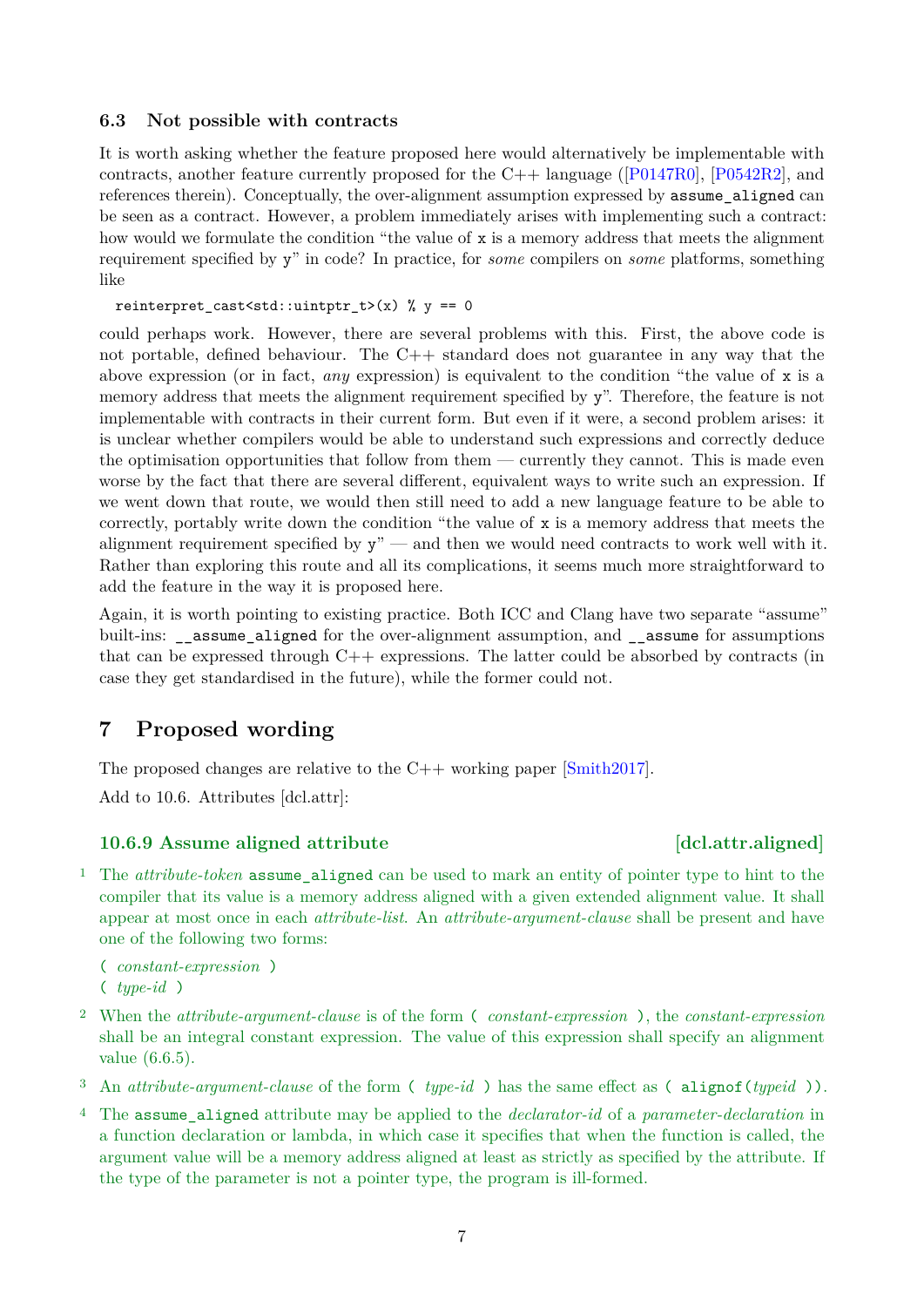- The assume aligned attribute may also be applied to the *declarator-id* of a function declaration, in which case it specifies that the return value of the function will be a memory address aligned at least as strictly as specified by the attribute. If there is no such return value, or the return type is not a pointer type, the program is ill-formed.
- <sup>6</sup> The first declaration of a function shall specify the assume\_aligned attribute for its *declarator-id* if any declaration of the function specifies the assume\_aligned attribute, and all declarations of the function that specify the assume\_aligned attribute shall specify the same alignment value in its argument. Furthermore, the first declaration of a function shall specify the assume\_aligned attribute for a parameter if any declaration of that function specifies the assume\_aligned attribute for that parameter, and all declarations of the function that specify the assume aligned attribute for that parameter shall specify the same alignment value in its argument. If a function or one of its parameters is declared with the assume\_aligned attribute in its first declaration in one translation unit and the same function or one of its parameters is declared without the assume\_aligned attribute or with an assume\_aligned attribute whose argument specifies a different alignment value in its first declaration in another translation unit, the program is ill-formed, no diagnostic required.
- <sup>7</sup> If the assume aligned attribute is applied to an entity of pointer type T in one of the contexts described above, and the alignment requirement specified by the attribute evaluates to an extended alignment, and the implementation does not support that alignment for the type pointed to by T, the program is ill-formed. If the alignment requirement specified by the argument of the assume\_ aligned attribute evaluates to an alignment that is not stricter than the alignment requirement of the type pointed to by T, the *attribute-argument-clause* has no effect. Otherwise, if the declaration of a function specifies the assume\_aligned attribute for its *declarator-id* and the value returned is not a memory address that meets the alignment requirement as specified by the argument of the attribute, or if the declaration of a function specifies the assume\_aligned attribute for a parameter and the argument value passed for that parameter is not a memory address that meets the alignment requirement as specified by the argument of the attribute, the effect of calling the function is undefined.

[ *Note:* The extended alignment assumption expressed by the assume\_aligned attribute may result in generation of more efficient code. The attribute merely provides information to the compiler about this assumption. It is up to the program to ensure that the assumption actually holds. The attribute does not cause the compiler to verify or enforce this. *— end note* ]

[*Example:*

*// Function parameters with extended alignment assumption:*

```
void add 64aligned([[assume aligned(64)]] float* x,
                   [[assume_aligned(64)]] float* y, int size)
{
    for (int i = 0; i < size; +i)
        x[i] += y[i];
}
```
*// Function return value with extended alignment assumption:*

[[assume\_aligned(std::hardware\_destructive\_interference\_size)]] char\* get\_cacheline(); *— end example* ]

## **Acknowledgements**

Huge thanks to Fabian Renn-Giles for providing the idea and motivation for this paper. Also, many thanks to Gašper Ažman, Arthur O'Dwyer, Ville Voutilainen, Richard Smith, Niall Douglas, and Mathias Gaunard for their very helpful comments during the writing of the paper.